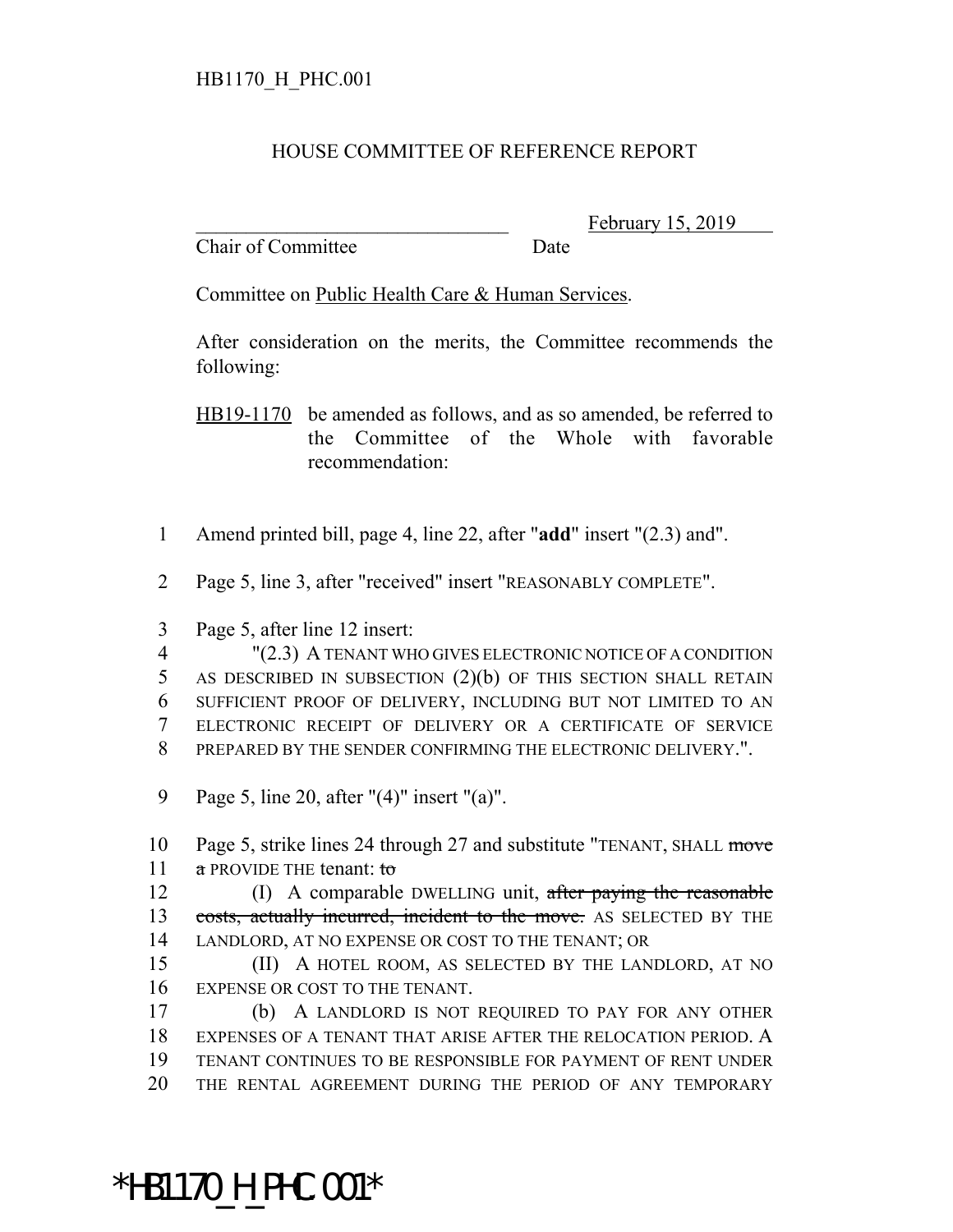RELOCATION AND FOR THE REMAINDER OF THE TERM OF THE RENTAL AGREEMENT FOLLOWING THE REMEDIATION.".

- Page 6, strike lines 1 through 4.
- Page 7, strike line 23 and substitute:

 "(3) Unless THE RENTAL AGREEMENT PROVIDES otherwise stated in AS PERMITTED BY section 38-12-506, prior to being".

- Page 7, line 24, strike "BEFORE" and substitute "BEFORE".
- Page 7, line 27, after "**repeal**" add "**and reenact, with amendments,**".
- Page 8, strike lines 2 through 27 and substitute:

 "**38-12-506. Exception for certain single-family residences.** (1) FOR A SINGLE-FAMILY RESIDENCE PREMISES FOR WHICH A LANDLORD DOES NOT RECEIVE A SUBSIDY FROM ANY GOVERNMENTAL SOURCE, A LANDLORD AND TENANT MAY AGREE IN WRITING THAT THE TENANT IS TO PERFORM SPECIFIC REPAIRS, MAINTENANCE TASKS, ALTERATIONS, AND REMODELING NECESSARY TO COMPLY WITH SECTION 38-12-503, SUBJECT TO THE FOLLOWING REQUIREMENTS:

 (a) THE AGREEMENT OF THE LANDLORD AND TENANT IS ENTERED INTO IN GOOD FAITH AND IS SET FORTH IN A WRITING THAT IS SEPARATE FROM THE RENTAL AGREEMENT, SIGNED BY THE PARTIES, AND SUPPORTED BY ADEQUATE CONSIDERATION; AND

 (b) THE TENANT HAS THE REQUISITE SKILLS TO PERFORM THE 22 WORK REQUIRED TO COMPLY WITH SECTION 38-12-503 (1).

 (2) TO THE EXTENT THAT PERFORMANCE BY A TENANT RELATES TO A CHARACTERISTIC SET FORTH IN SECTION 38-12-505 (1), THE TENANT ASSUMES THE OBLIGATION FOR THE CHARACTERISTIC, AND THE LACK OF THE CHARACTERISTIC DOES NOT MAKE THE RESIDENTIAL PREMISES UNINHABITABLE.".

- Page 9, strike lines 1 through 14.
- Page 10, line 26, after "ONE" insert "GOOD-FAITH".

Page 11, line 11, after "MORE" insert "GOOD-FAITH".

- Page 11, line 20, strike "TENANT." and substitute "TENANT AND SHALL
- COMMENCE WORK TO REPAIR OR REMEDY THE CONDITION AS SOON AS

\*HB1170 H PHC.001\*  $-2$ -